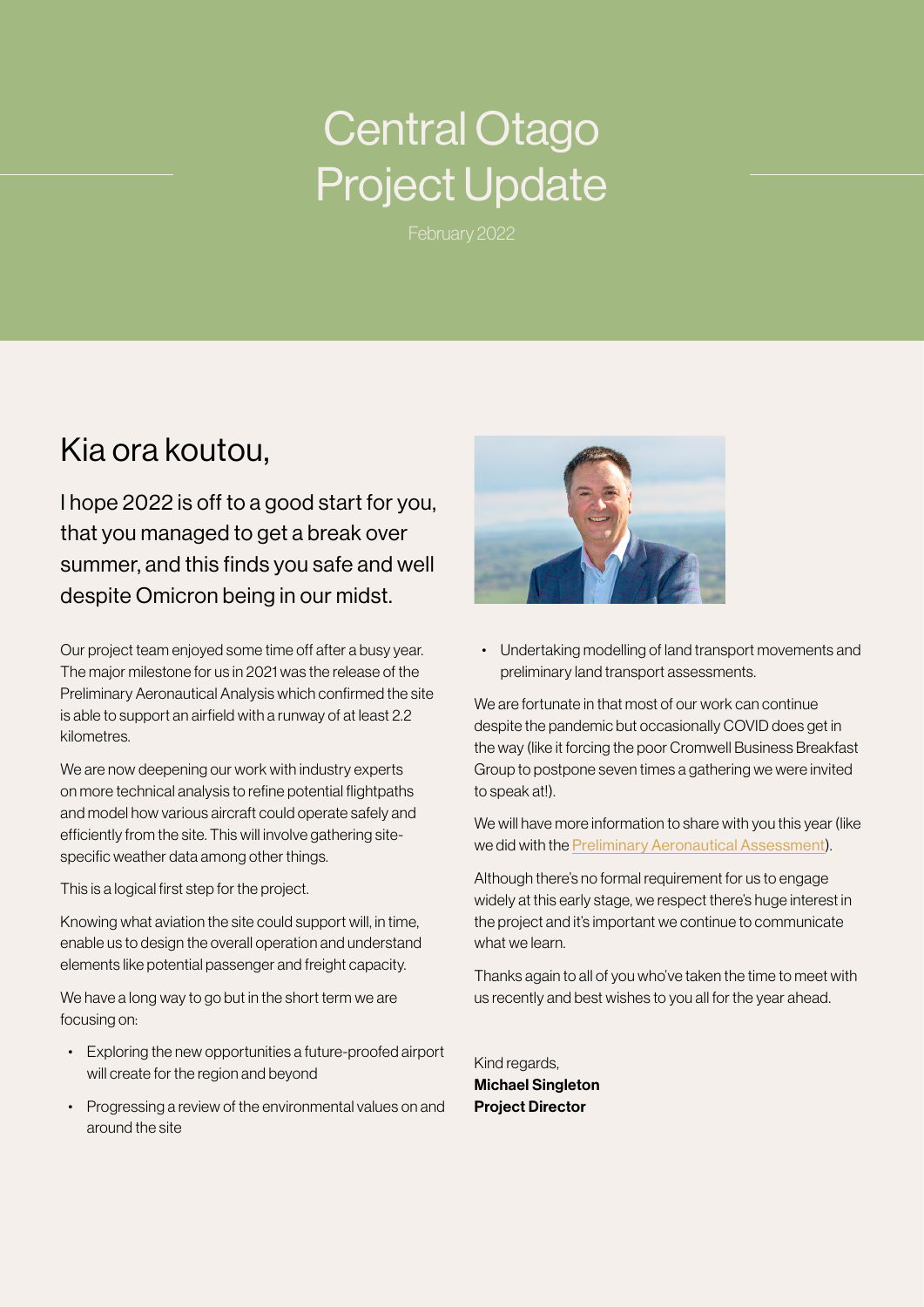#### Community group working to establish new fund for Tarras



*From left: Jonny Trevathan, Michael Singleton, Stacey Bennett (Friends of Tarras School) and Rebecca McElrea who lives in Tarras and is assisting Christchurch Airport with community engagement.*

As a gesture of goodwill and a reflection of our commitment to make a positive contribution to Tarras, Christchurch Airport is making \$30,000 available for community projects in the district each year.

Four members of the community have formed an establishment group to design the fund and establish its application and distribution processes.

The establishment group members are Pete Jolly, Rachelle Haslegrave, Michelle Dacombe and Jonny Trevathan.

Spokesperson Jonny Trevathan says they'll form a community committee to lead the decision-making process over where the funds will be distributed each year.

"We know this community well and will be able to ensure the fund is set up in a way that reflects Tarras' values and that the money goes where it's needed most."

The group has decided the first distribution of funds will be \$20,000 to the Friends of Tarras School.

There is no requirement for members of the Community Committee or for fund recipients to support the airport project.

This is a no strings attached contribution that will also sit outside any mitigation we may have to make if our project proceeds.

It's simply a recognition that Christchurch Airport is a large organisation actively working in Tarras and sees supporting the community as the right thing to do.

More details will be made available once they have been finalised with the establishment group.

#### A powerful question …

You may have seen recently that Christchurch Airport's launched Kōwhai Park.

The development is a platform for creating a range of green energies. Phase One will deliver a 220 hectare, 150 megawatt solar array (larger than any other currently in New Zealand) that will be built on land just behind the Christchurch Airport runways.

Since then, we've been asked whether our project is looking to incorporate a solar farm on our site in Tarras.

There's going to be enormous demand on New Zealand's electricity network as people and businesses switch to clean technology. Transpower estimates demand for renewable energy will increase by 68% by 2050 (the year New Zealand is aiming to be carbon zero).

We also know there will be huge demand for green energy from the aviation sector as new generations of green hydrogren and electric aircraft start flying our domestic routes.

Any airport of the future will have to look at how these aircraft can recharge so it makes sense to look at the potential to build some kind of renewable generation into our project. But exactly what source it would be and who would deliver it are details that we're still some way from working through.



Watch the full video [here](https://www.youtube.com/embed/tOcpYysIgqg)